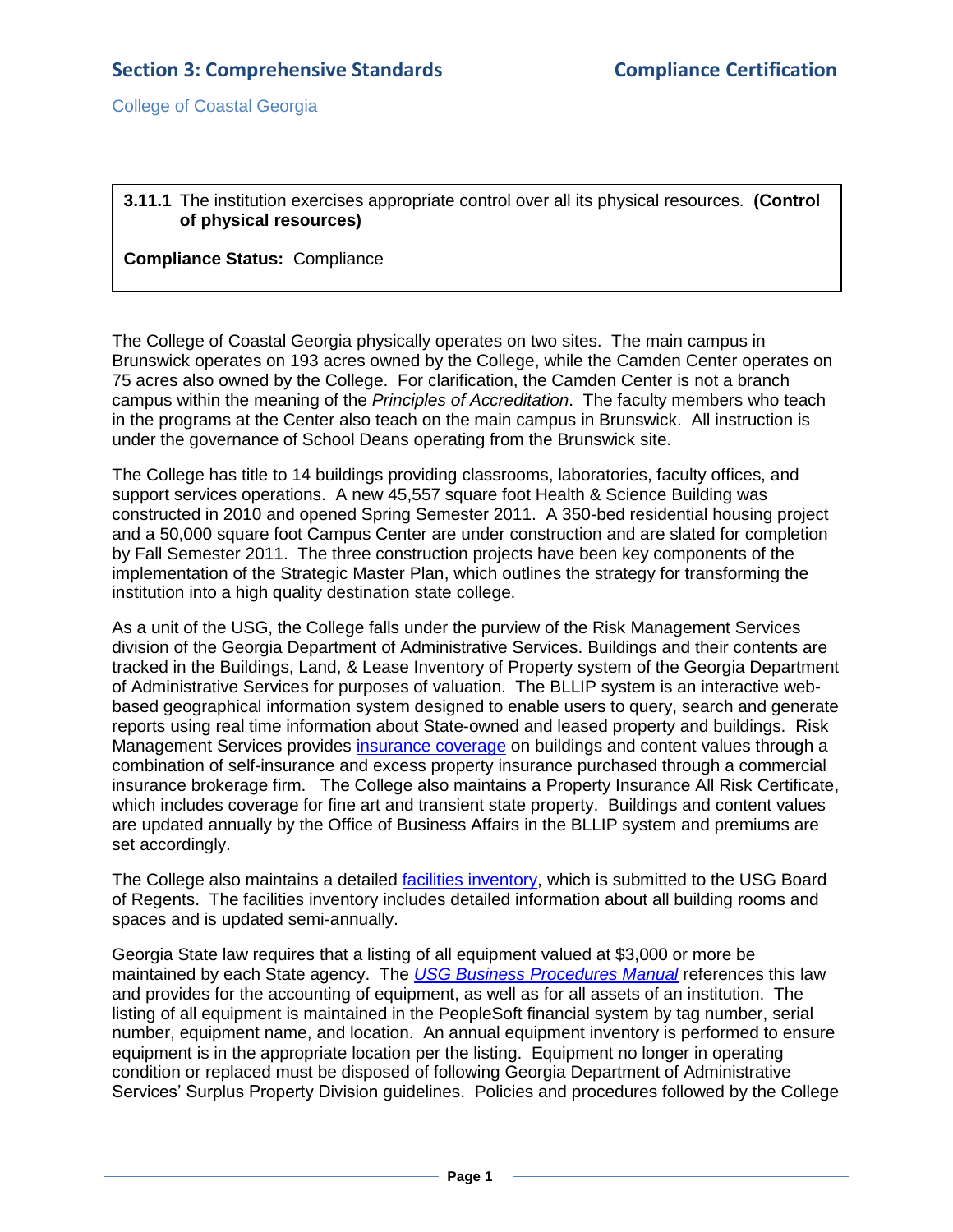College of Coastal Georgia

for surplus property follow the [Georgia Surplus Property Manual.](3.11.1.eGASurplusPropertyManual.pdf#page=1) Annual reconciliation of beginning equipment inventory, plus purchased equipment inventory, minus disposed of equipment inventory is performed. This information is reviewed and verified by the State Auditors each year.

To oversee the College's growing physical infrastructure, the College hired Mr. Gregory Carver in February 2010 as the Assistant Vice President for Design and Construction. A Professional Engineer with over 30 years of experience, Mr. Carver has substantial experience with the design, construction and renovation of facilities in both Federal and State government.

The College recently submitted the [USG Capital Request](3.11.1.fCapitalRequestForms.pdf#page=1) through fiscal year 2014. These proposed projects included a new Teacher Education and Learning Center, Student Housing Phase 2, a new Center for Performing Arts, a new Academic Building, and a new parking deck. The Board of Regents has included the Teacher Education and Learning Center in their fiscal year 2012 Capital Budget Recommendation which will go to the Governor for consideration.

The College also submits an annual [Major Repair and Renovation \(MRR\) Funding Request](2.11.2cMMRdocuments.pdf#page=1) to the Board of Regents. MRR funds are used for projects that involve major repair, replacement, or renovation of critical building systems, site components and infrastructure. MRR funding work, in conjunction with Maintenance and Operations (M&O) funding and capital funding (for large or comprehensive renovation projects), fulfills the University System's institutions' overall physical inventory stewardship responsibilities, protecting the State of Georgia's investment in higher education facilities. MRR allocations are primarily based upon resident instruction gross square footage and the age of facilities. The College typical receives slightly under \$500,000 per year in MRR funding although the institution has received an additional \$500,000 in two of the last three years due to special renovation needs associated with the change in mission.

In addition to planning, designing, and overseeing the construction of facilities, the Department of Facilities and Plant Operations maintains all campus buildings and grounds. Routine and preventive maintenance activities are funded annually in the budget process. The Department utilizes a facility scheduling and facilities maintenance software package to provide customer service and to plan and track maintenance activities.